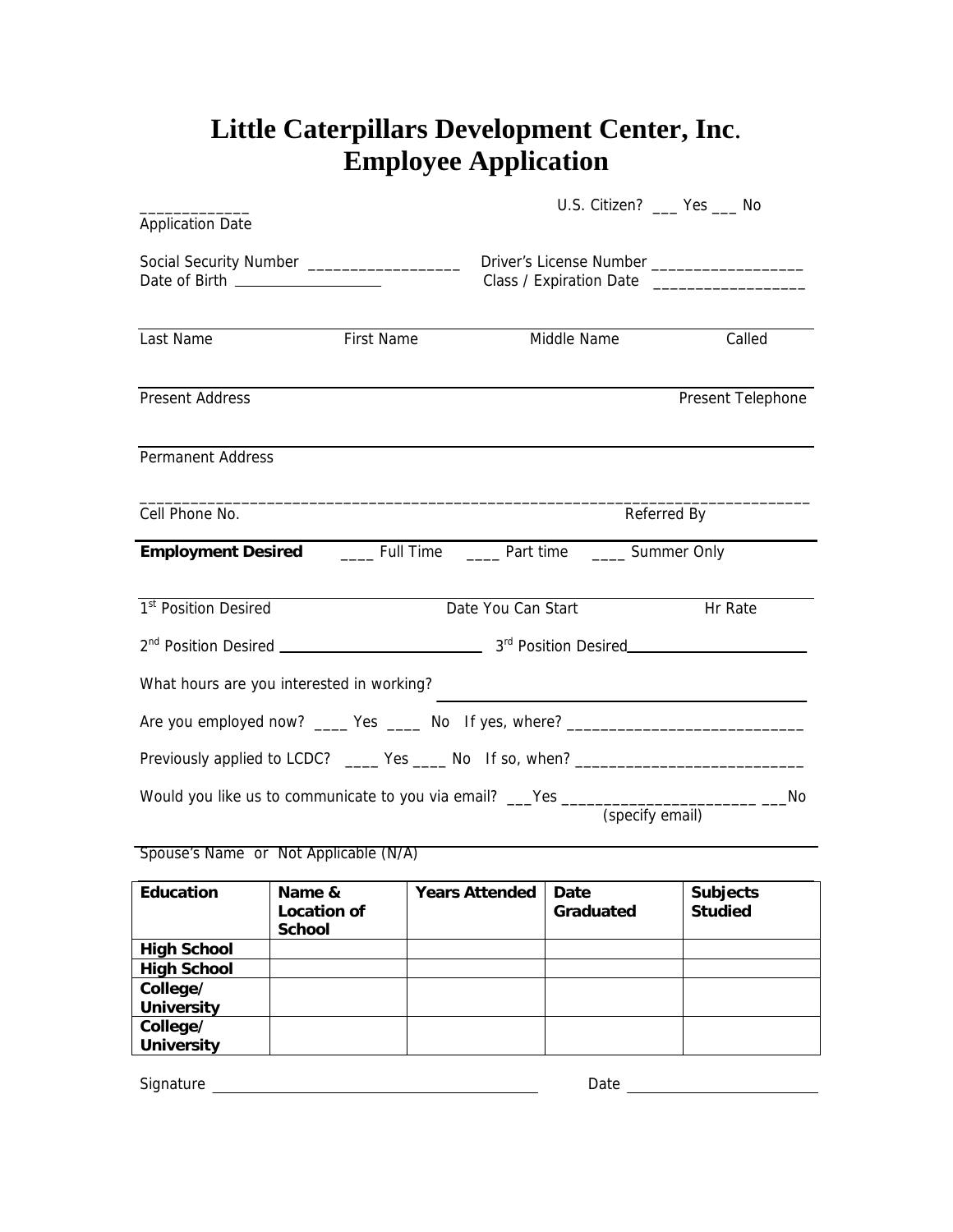## **Applicable Work Experience**

| From/To<br><b>Dates</b><br>Month/Year | Name &<br><b>Address</b> | <b>Salary</b> | <b>Position</b> | <b>Reason for</b><br>Leaving |
|---------------------------------------|--------------------------|---------------|-----------------|------------------------------|
|                                       |                          |               |                 |                              |
|                                       |                          |               |                 |                              |
|                                       |                          |               |                 |                              |

## **Work Experience**

| <b>From/To Dates</b><br>Month/Year | Name &<br><b>Address</b> | <b>Salary</b> | <b>Position</b> | <b>Reason for</b><br>Leaving |
|------------------------------------|--------------------------|---------------|-----------------|------------------------------|
|                                    |                          |               |                 |                              |
|                                    |                          |               |                 |                              |
|                                    |                          |               |                 |                              |

May we contact previous employers? \_\_\_\_ Yes \_\_\_\_ No

**List any volunteer work with children** (Place, dates, age children, duties):

## **Child Care Training** (list any certifications or special training received)

| Date | <b>Certification</b><br><b>Name</b> | <b>Hours</b><br><b>Received</b> | <b>Where</b><br>Received |
|------|-------------------------------------|---------------------------------|--------------------------|
|      |                                     |                                 |                          |
|      |                                     |                                 |                          |
|      |                                     |                                 |                          |
|      |                                     |                                 |                          |

Do you have a criminal record? \_\_\_\_\_ Yes \_\_\_\_\_ No If yes, explain:

Have you ever been shown by credible evidence, e.g., a court order or jury, a department investigation or other reliable evidence to have abused, neglected or deprived a child or adult or have subjected any person to serious injury as a result of intentional or grossly negligent misconduct? \_\_\_\_\_ Yes \_\_\_\_\_ No<br>If yes explain: \_\_\_\_\_\_\_\_\_\_\_\_\_\_\_ No

If yes, explain:

Signature Date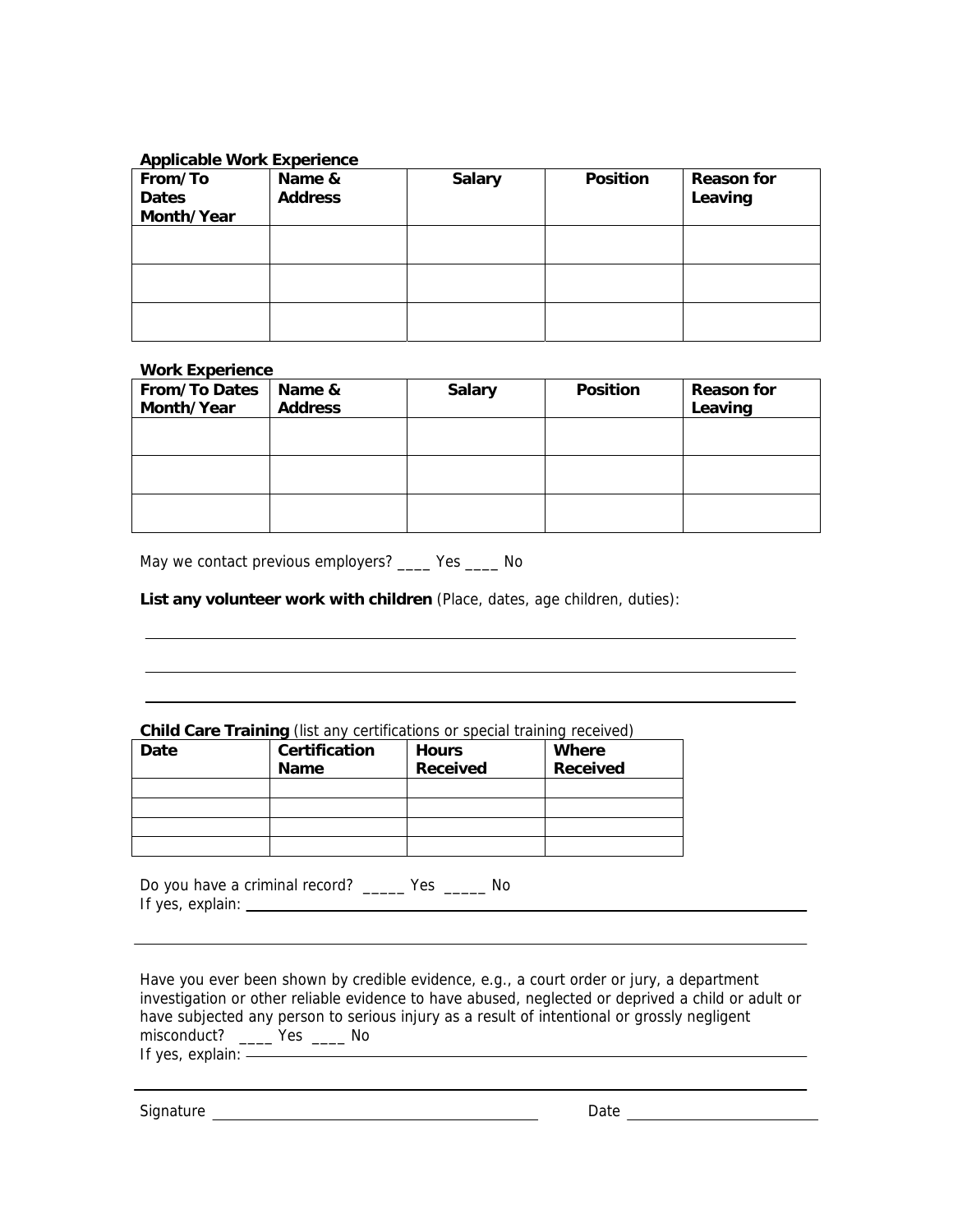Under the Americans with Disabilities Act of 1991, this program is required to reasonable accommodate individuals with a disability. The reasonable accommodation requirement applies to the application process, any pre-employment testing, interviews, and actual employment, but only if the program supervisor is made aware that an accommodation is required. If you are disabled and require accommodation, you may request it at any time during the interview process. You are obliged to inform the program director of your needs if it will impact your ability to perform the job for which you are applying.

Having read the job description for the position for which you are applying, are you in all respects, able to adequately perform the duties as described? The Mo equitials If no, please explain.

Have you had CPR training within the past two years? \_\_\_\_ Yes \_\_\_\_ No If yes, give expiration date:

Have you had first aid training within the past three years? \_\_\_\_ Yes \_\_\_\_ No If yes, give expiration date:

Department of Human Resources requires annual childcare training. Are you willing to participate even if it involves after hours? \_\_\_\_ Yes \_\_\_\_ No \_\_\_\_ initials

LCDC is a smoke free facility and campus. Do you smoke? \_\_\_\_ Yes \_\_\_\_ No If yes, you understand that there is disciplinary action that will occur if found smoking in the center or on the campus. \_\_\_\_\_ initials

Department of Human Resources requires that a criminal records check be done on all employees. Are you willing to have a criminal records check at your expense (if you are hired, the cost will be reimbursed to you.)? \_\_\_\_ Yes \_\_\_\_ No If no, explain.

LCDC has a substance abuse policy. Are you willing to take a drug test at your expense (if you are hired, the cost will be reimbursed to you.)? \_\_\_\_ Yes \_\_\_\_ No \_\_\_\_ initials Also are you willing to partake in suspicion drug testing once hired at your expense (if test comes back negative, you will be reimbursed.)? \_\_\_\_ Yes \_\_\_\_ No \_\_\_\_ initials

Please prioritize which benefits mean the most to you (1 is highest priority)

- \_\_\_\_\_ hourly rate
- \_\_\_\_\_ paid medical insurance (for self)
- \_\_\_\_\_ paid vacation
- \_\_\_\_\_ paid holidays
- \_\_\_\_\_ 401K program
- \_\_\_\_\_ other insurance (please identify eye, dental, prescription, short term disability, long term disability, life, other \_\_\_\_\_\_\_\_\_\_\_\_\_\_\_\_\_\_)
- \_\_\_\_\_ paid training
- $\frac{1}{2}$  other please specify,  $\frac{1}{2}$  other please specify,  $\frac{1}{2}$  other and  $\frac{1}{2}$  or  $\frac{1}{2}$  or  $\frac{1}{2}$  or  $\frac{1}{2}$  or  $\frac{1}{2}$  or  $\frac{1}{2}$  or  $\frac{1}{2}$  or  $\frac{1}{2}$  or  $\frac{1}{2}$  or  $\frac{1}{2}$  or

Signature **Date** Date **Date** Date **Date**